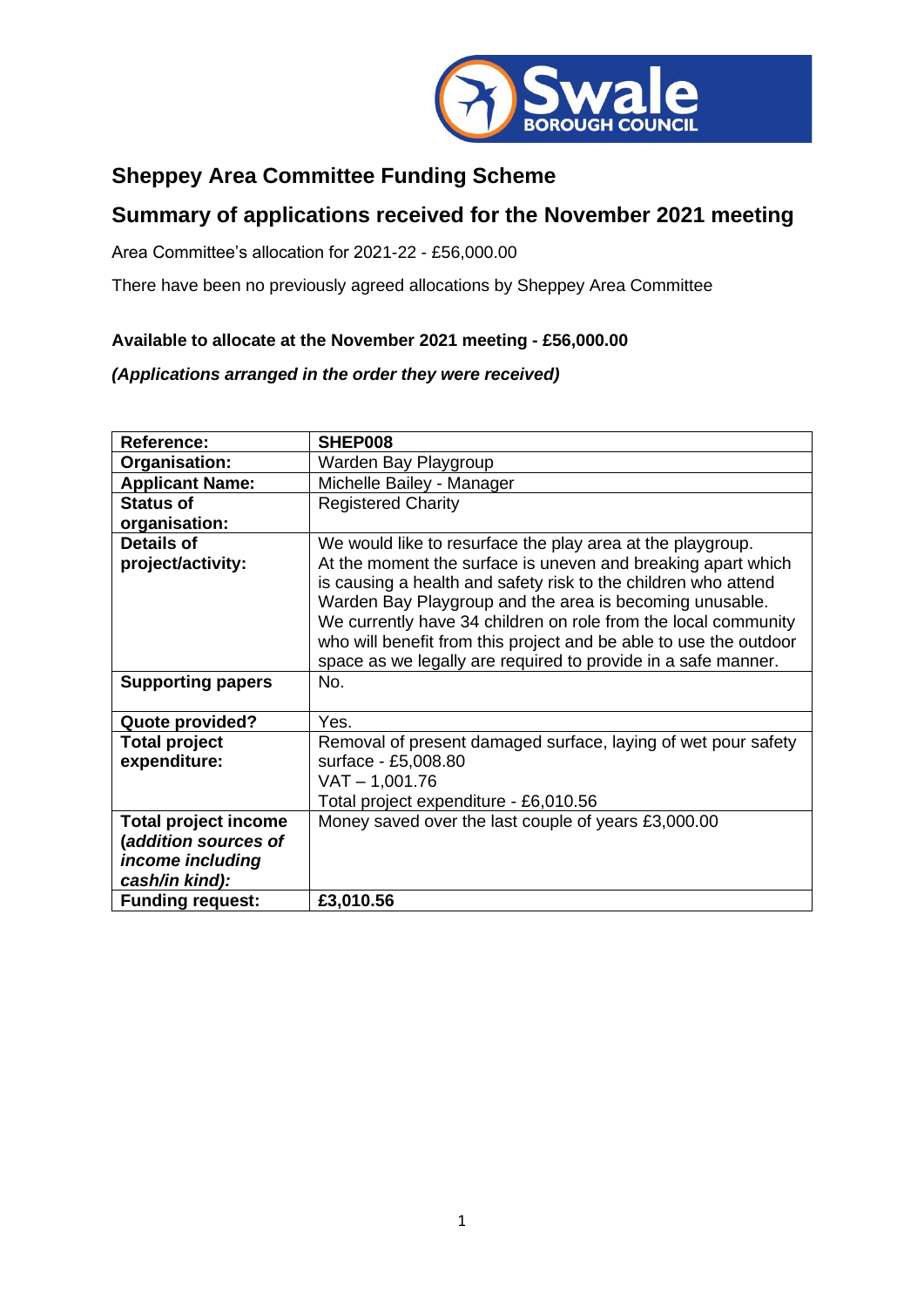

| <b>Reference:</b>                      | SHEP009                                                                                                                                                                                                                                                                                                                                                                                                                                                                                                                                                                                                                                                                                                                                                                                                                                                                                                                   |
|----------------------------------------|---------------------------------------------------------------------------------------------------------------------------------------------------------------------------------------------------------------------------------------------------------------------------------------------------------------------------------------------------------------------------------------------------------------------------------------------------------------------------------------------------------------------------------------------------------------------------------------------------------------------------------------------------------------------------------------------------------------------------------------------------------------------------------------------------------------------------------------------------------------------------------------------------------------------------|
| Organisation:                          | <b>Sheppey District Scouts</b>                                                                                                                                                                                                                                                                                                                                                                                                                                                                                                                                                                                                                                                                                                                                                                                                                                                                                            |
| <b>Applicant Name:</b>                 | Mr Larrie Lucas - Executive Committee Member                                                                                                                                                                                                                                                                                                                                                                                                                                                                                                                                                                                                                                                                                                                                                                                                                                                                              |
| <b>Status of</b>                       | <b>Registered Charity</b>                                                                                                                                                                                                                                                                                                                                                                                                                                                                                                                                                                                                                                                                                                                                                                                                                                                                                                 |
| organisation:                          |                                                                                                                                                                                                                                                                                                                                                                                                                                                                                                                                                                                                                                                                                                                                                                                                                                                                                                                           |
| <b>Details of</b><br>project/activity: | The Sheppey District Scout Hut which serves the whole of<br>Sheppey's scouting community is in need of significant repair.<br>Whilst some work has taken place we just do not have enough<br>funding to complete the project. The impact of the COVID<br>pandemic means that much needed income to the organisation<br>has not been able to be achieved. Whilst improvements are<br>required to both the internal and external areas of the building,<br>we are asking for support with funding to complete the physical<br>building. At this time the building is not fit for purpose and<br>cannot be used to run any groups for the children. We are<br>having to pay rent for other facilities to be able to run scouting<br>groups which defeats the object of having our own building.<br>We have managed to raise much needed funds to start this<br>project, but were sadly let down by a building firm who began |
|                                        | works, but disappeared without finishing the project, having<br>taken our money and leaving the building in a worse state than<br>it was initially.<br>When the Scout Hut building works are complete, we would like<br>to be able to support not only the uniformed scouting groups of<br>Sheppey but to offer the building to other organisations to<br>support their programmes. This would also give us much<br>needed income to continue to help the more disadvantaged                                                                                                                                                                                                                                                                                                                                                                                                                                              |
|                                        | children who may otherwise not be able to access the scouting<br>community.<br>Sheppey has a high proportion of disadvantaged families and to<br>ensure that children have a purpose and direction scouting<br>would like to expand their offer, but without the resources, this is<br>a huge challenge. Having the building works complete will open<br>much needed opportunities to support a wider cross section of<br>the community.                                                                                                                                                                                                                                                                                                                                                                                                                                                                                  |
| <b>Supporting papers</b>               | No.                                                                                                                                                                                                                                                                                                                                                                                                                                                                                                                                                                                                                                                                                                                                                                                                                                                                                                                       |
| Quote provided?                        | Yes                                                                                                                                                                                                                                                                                                                                                                                                                                                                                                                                                                                                                                                                                                                                                                                                                                                                                                                       |
| <b>Total project</b><br>expenditure:   | Rectify the problems with roof - £4,200<br>Soffits/fascias/guttering/downpipe - £700<br>Plumbing - disabled wetroom/2 toilets/kitchen - £3,000<br>Electrics - lighting/sockets/wet room/kitchen/office - £3,750<br>Plastering - the whole inside - £2,160<br>Floor – level/special covering for wet room – complete cover for<br>rest, going up wall - £8,130<br>Storage cupboards estimate - £900 (estimate)<br>Decoration and fittings - £700 (estimate)<br>Kitchen appliances/cupboards and office furniture - £2,000<br>(estimate)                                                                                                                                                                                                                                                                                                                                                                                    |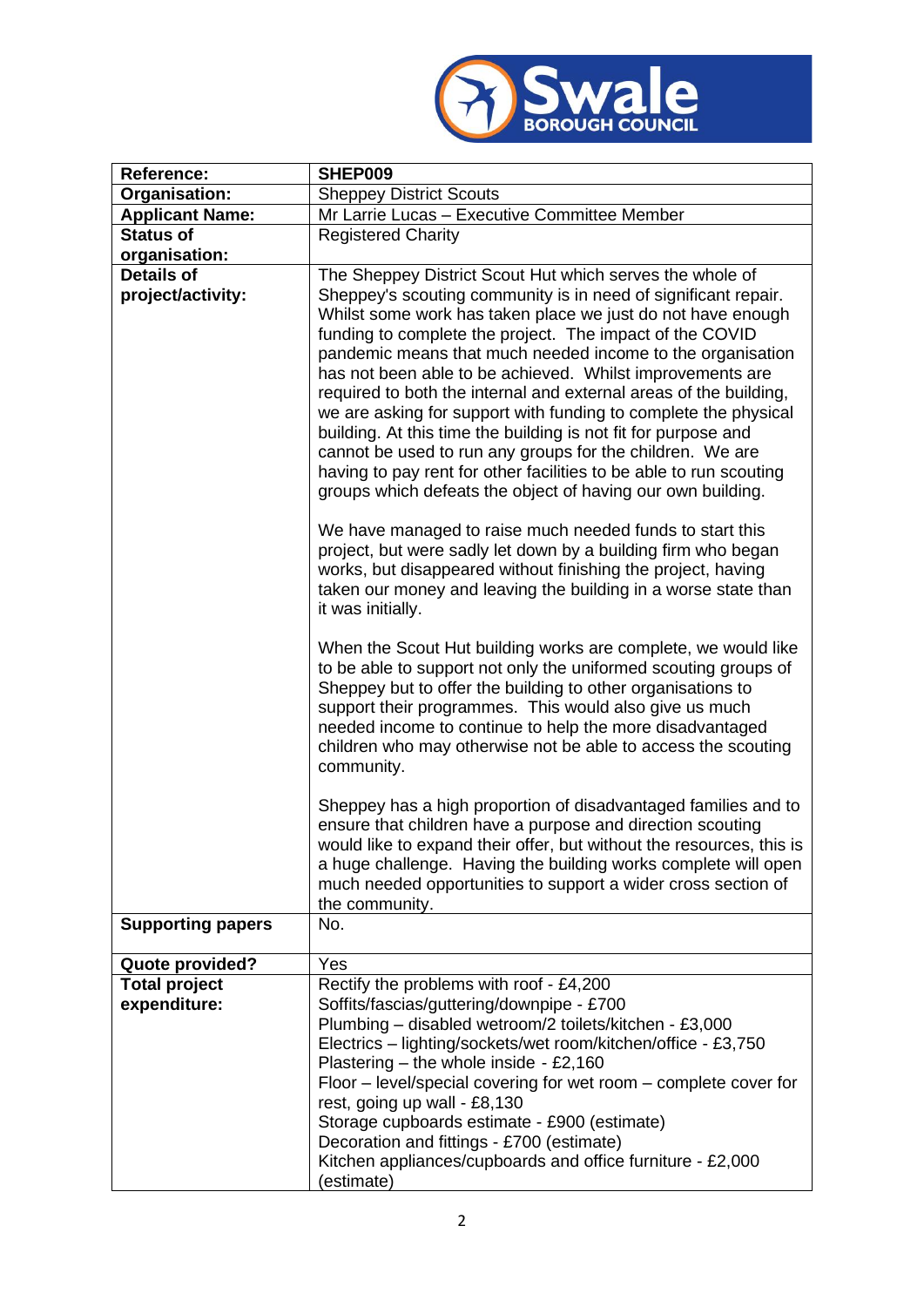

|                         | Total project expenditure - £25,540.00       |
|-------------------------|----------------------------------------------|
| Total project income    | Cash donations - £4,000.00                   |
| (addition sources of    | Improvement and Resilience Fund - £19,490.00 |
| income including        | SBC Members Grant 2021/22 - £500             |
| cash/in kind):          | Total project income - £23,990.00            |
| <b>Funding request:</b> | £1,550.00                                    |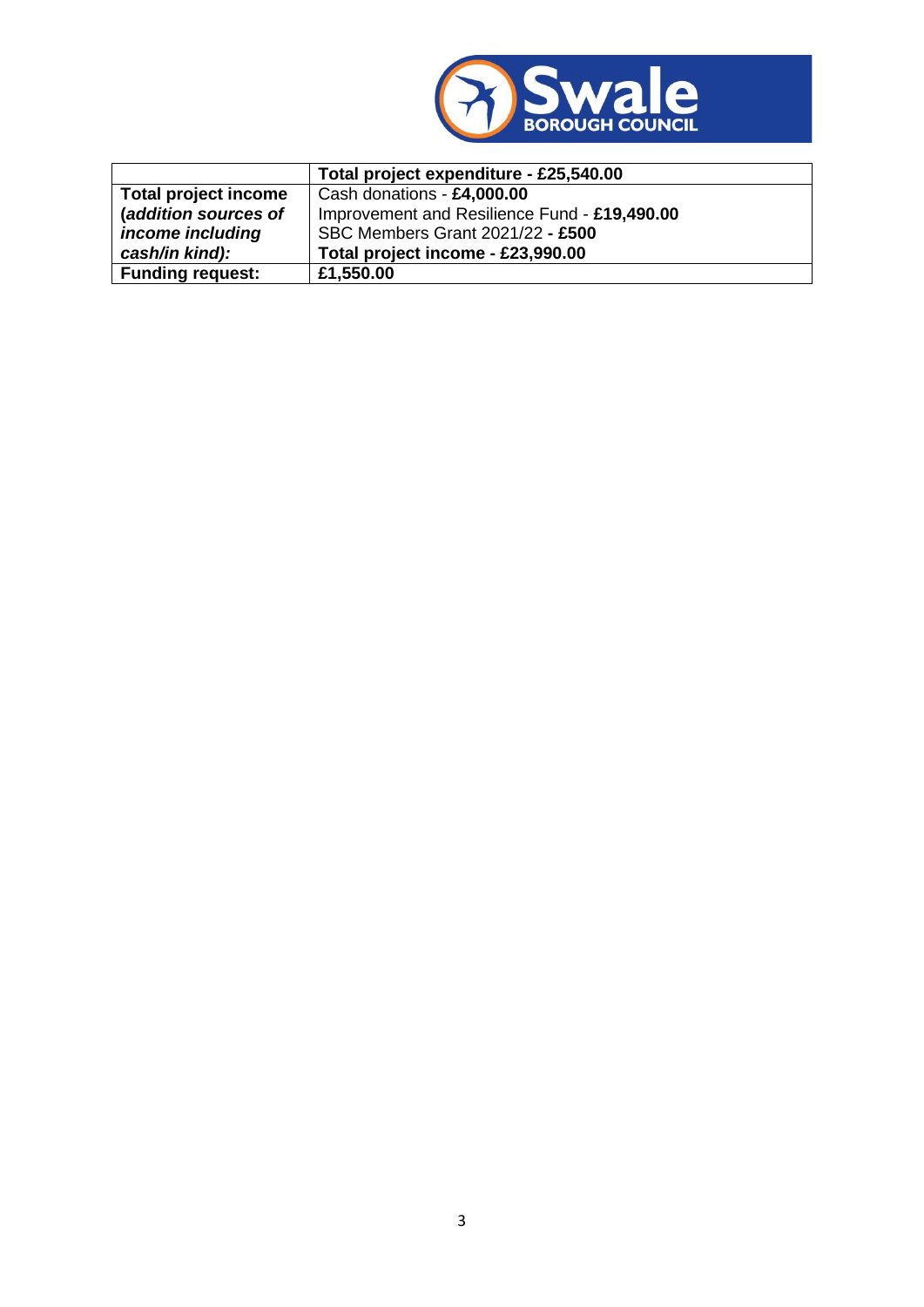

| Reference:                             | SHEP010                                                                                                                                                                                                                                                                                                                                                                                                                                                                                                                                                                                                                                                                                                                                                                                                                                                                                                                 |
|----------------------------------------|-------------------------------------------------------------------------------------------------------------------------------------------------------------------------------------------------------------------------------------------------------------------------------------------------------------------------------------------------------------------------------------------------------------------------------------------------------------------------------------------------------------------------------------------------------------------------------------------------------------------------------------------------------------------------------------------------------------------------------------------------------------------------------------------------------------------------------------------------------------------------------------------------------------------------|
| Organisation:                          | Queenborough Town Community Centre Ltd, Castle                                                                                                                                                                                                                                                                                                                                                                                                                                                                                                                                                                                                                                                                                                                                                                                                                                                                          |
|                                        | Connections                                                                                                                                                                                                                                                                                                                                                                                                                                                                                                                                                                                                                                                                                                                                                                                                                                                                                                             |
| <b>Applicant Name:</b>                 | Karen Friday - Trustee/Treasurer                                                                                                                                                                                                                                                                                                                                                                                                                                                                                                                                                                                                                                                                                                                                                                                                                                                                                        |
| <b>Status of</b>                       | <b>Registered Charity</b>                                                                                                                                                                                                                                                                                                                                                                                                                                                                                                                                                                                                                                                                                                                                                                                                                                                                                               |
| organisation:                          |                                                                                                                                                                                                                                                                                                                                                                                                                                                                                                                                                                                                                                                                                                                                                                                                                                                                                                                         |
| <b>Details of</b><br>project/activity: | We aim to continue to improve our venue ensuring it increases<br>awareness and understanding of Covid-19 safely within our<br>community space. Our flooring has been in place since 2009,<br>and now are in a condition that is hard to clean or some with<br>damage. As you can appreciate this needs to be addressed, as<br>we continue to offer a safe environment where the older<br>generations are able to meet twice weekly for a two-course<br>home-made meal, where they are welcomed into a space for<br>friendship gaining an ensemble of belonging. This is an<br>important part of our befriending service. Also, we have many<br>other activities to reduce isolation and loneliness including art,<br>pottery, knitting groups as well as groups hiring the halls for<br>yoga, dance, fitness for all ages. We also have NHS<br>rehabilitation groups every week and a bereavement café once<br>a month. |
|                                        | The whole purpose of Castel Connections is to create a hub for<br>the community, bringing people together, so they are not feeling<br>as lonely, isolated, and vulnerable, increasing positive wellbeing<br>and creating new networks for our local residents by continuing<br>to offer a safe space.                                                                                                                                                                                                                                                                                                                                                                                                                                                                                                                                                                                                                   |
|                                        | We have got quotes for work required from Comprehensive<br>Flooring Ltd who are KCC approved. They have been out and<br>surveyed the property and advised us on the most suitable and<br>appropriate flooring for some areas including toilets, halls and<br>treatment of parquet flooring that is in urgent need of being<br>done to ensure cleaning can be carried out safely to help<br>ensure standards are met in the prevention or mitigation of<br>Covid-19. By having our flooring either replace or treated will<br>enable us then to maintain higher standards of cleaning in the<br>future making our space safer for all our service users from all<br>age groups with various needs, making them more confident in<br>coming to our community hub with less anxiety and worries that<br>has affected so many during the pandemic.                                                                          |
|                                        | Being able to offer spaces that are safer and easier to maintain<br>a higher standard of cleaning will be able to be carried out,<br>building on all our policies under the government guidelines that<br>will help in the future prevention or mitigation coronavirus<br>outbreaks. Our community hub is in an area of high deprivation<br>and by carrying out this work will enable us to continue to bring<br>people together to help reduce their feelings of loneliness,<br>isolation and vulnerability. One of our long-term projects is<br>running a lunch club twice a week that is attended by all age<br>groups, the majority are either elderly, disabled and some who                                                                                                                                                                                                                                       |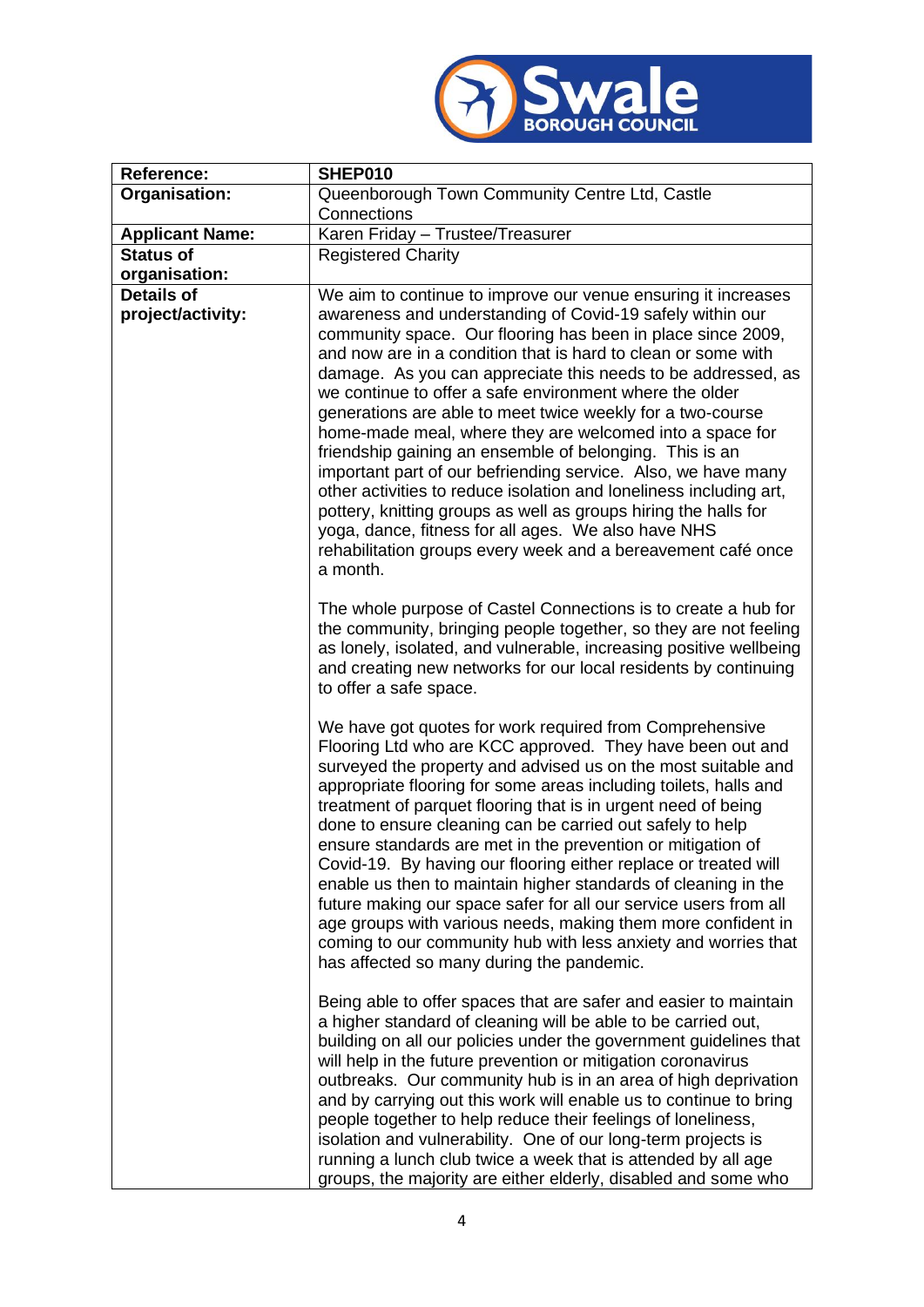

|                                                                                           | are just all alone with no other support network. Being able to<br>encourage our old users back but also welcoming new. We<br>also run a bereavement café on a monthly basis which since the<br>pandemic we have seen an increased number of attendees.                                                                                        |
|-------------------------------------------------------------------------------------------|------------------------------------------------------------------------------------------------------------------------------------------------------------------------------------------------------------------------------------------------------------------------------------------------------------------------------------------------|
| <b>Supporting papers</b>                                                                  | No.                                                                                                                                                                                                                                                                                                                                            |
| Quote provided?                                                                           | No.                                                                                                                                                                                                                                                                                                                                            |
| <b>Total project</b><br>expenditure:                                                      | 3 x toilets & reception – remove & replace flooring £2,932.80<br>café parquet flooring replacement/repairs - £2,446.80<br>Top hall, art room stair sand, repair and varnish - £7,872.00<br>Back office hallway - fit new flooring - £554.40<br>Ground hall flooring – remove and replace - £5,640.00<br>Total Project Expenditure - £19,446.00 |
| <b>Total project income</b><br>(addition sources of<br>income including<br>cash/in kind): | KCC grant - Covid-19 safe reopening - £10,000.00                                                                                                                                                                                                                                                                                               |
| <b>Funding request:</b>                                                                   | £9,000.00                                                                                                                                                                                                                                                                                                                                      |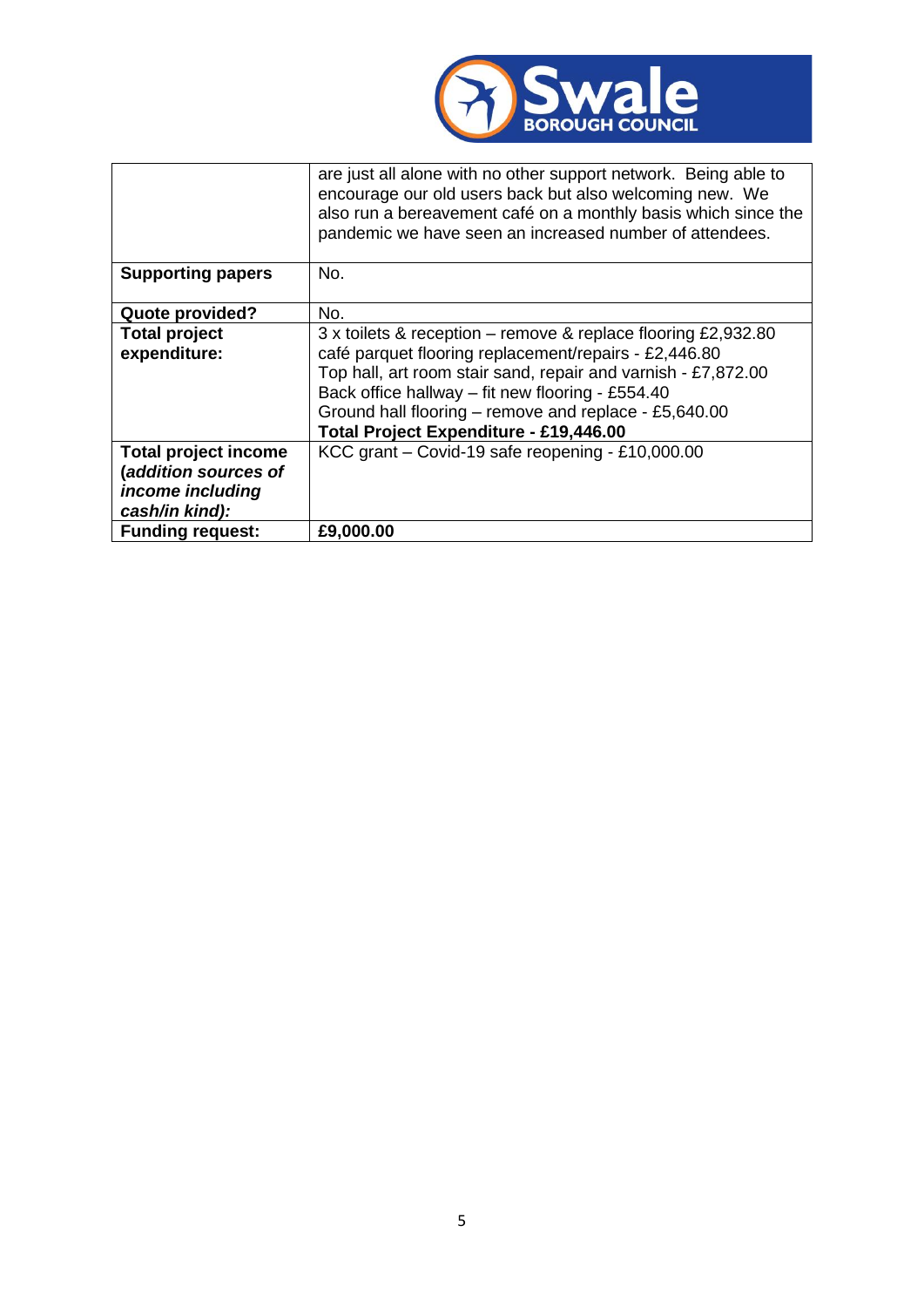

| Reference:                  | SHEP011                                                                                                                                                             |
|-----------------------------|---------------------------------------------------------------------------------------------------------------------------------------------------------------------|
| Organisation:               | <b>Member Bid</b>                                                                                                                                                   |
| <b>Applicant Name:</b>      | <b>Cllr Angela Harrison</b>                                                                                                                                         |
|                             | Lead officer - Martyn Cassell                                                                                                                                       |
| <b>Status of</b>            | <b>Borough Council</b>                                                                                                                                              |
| organisation:               |                                                                                                                                                                     |
| <b>Details of</b>           | I would like to request that we fund a bench (or two benches) in                                                                                                    |
| project/activity:           | each of the two shelters overlooking the gardens by the leisure<br>centre.                                                                                          |
|                             | I would like the benches sectioned, and as far as I am able to<br>ascertain, this would cost in the region of £700 per bench,<br>including installation.            |
|                             | During the past year/18 months, an increasing number of<br>residents are getting out and about taking exercise, but stopping<br>points are not always easy to find. |
|                             | This would benefit visitors to Sheerness, but more importantly, it<br>would benefit residents.                                                                      |
|                             | These would improve the appearance, environment and<br>facilities of the area.                                                                                      |
| <b>Supporting papers</b>    | Yes, photographs of the area.                                                                                                                                       |
| Quote provided?             | <b>No</b>                                                                                                                                                           |
| <b>Total project</b>        | £700 per bench x 2                                                                                                                                                  |
| expenditure:                | Total project expenditure £1,400.00                                                                                                                                 |
| <b>Total project income</b> | None.                                                                                                                                                               |
| (addition sources of        |                                                                                                                                                                     |
| income including            |                                                                                                                                                                     |
| cash/in kind):              |                                                                                                                                                                     |
| <b>Funding request:</b>     | £1,400.00                                                                                                                                                           |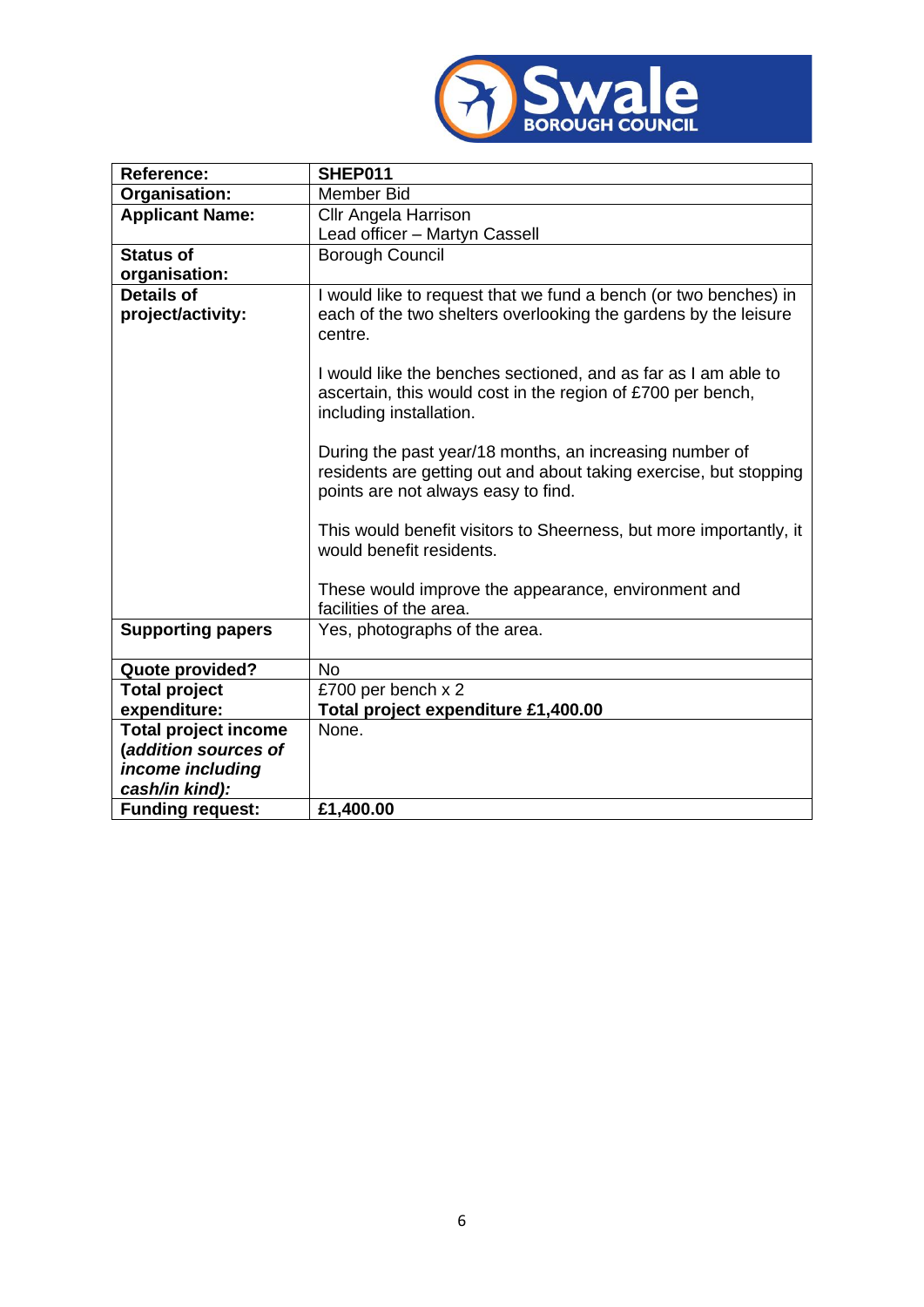

| <b>Reference:</b>                      | <b>SHEP012</b>                                                                                                                                                                                                                                                                                                                                                                                                                                                                                                                                                                 |
|----------------------------------------|--------------------------------------------------------------------------------------------------------------------------------------------------------------------------------------------------------------------------------------------------------------------------------------------------------------------------------------------------------------------------------------------------------------------------------------------------------------------------------------------------------------------------------------------------------------------------------|
| Organisation:                          | The Sheppey War Memorial Trust                                                                                                                                                                                                                                                                                                                                                                                                                                                                                                                                                 |
| <b>Applicant Name:</b>                 | Peter MacDonald - Chairman                                                                                                                                                                                                                                                                                                                                                                                                                                                                                                                                                     |
| <b>Status of</b>                       | Company Ltd by Guarantee                                                                                                                                                                                                                                                                                                                                                                                                                                                                                                                                                       |
| organisation:                          | <b>Registered Charity</b>                                                                                                                                                                                                                                                                                                                                                                                                                                                                                                                                                      |
| <b>Details of</b><br>project/activity: | In December last year I lost my long term partner Loreley.<br>Loreley & I spent many thousands of hours over the past 12<br>years researching and validating the names of the Sheppey<br>fallen whose names are missing from our existing War                                                                                                                                                                                                                                                                                                                                  |
|                                        | memorial. On the business plan the number was 645 but this<br>has increased to 988, this has meant that the wall has had to be<br>extended by 2 metres or 7 ft in real terms. The height of the<br>wall has had to be raised to enable all the names to be<br>engraved. The stone masons in Portland have started the<br>engraving, using an average of 10 letters per name, the number<br>of letters is now 10,000.                                                                                                                                                           |
|                                        | Due to the increase in size the extra lettering, material<br>increases and COVID delays, the wall cost is now £89,554 plus<br>VAT against the original of £65,425 plus VAT giving a shortfall<br>of £28,953 plus VAT. Including VAT the sums are £89,554,<br>VAT - £17,910 giving a total of £107,464.                                                                                                                                                                                                                                                                         |
|                                        | As the project is a one off for our Island, our Trust would be very<br>grateful if Swale Borough Council, through the Sheppey Area<br>Fund or other source could meet the shortfall.                                                                                                                                                                                                                                                                                                                                                                                           |
|                                        | The project is to provide a quality lasting memorial to the people<br>of Sheppey serving in the Forces of the Crown & Civilians who<br>lost their lives during the 2 World Wars, also those serving in<br>the Royal Navy, The Army & The Royal Air Force who were<br>based and living in Sheppey at the time of their demise. The<br>total researched and validated number is 988.                                                                                                                                                                                             |
|                                        | 988 together with the 200+ names which are on the existing<br>grade 2 listed war memorial shows the enormous contribution<br>by Sheppey to defend our country and its values.                                                                                                                                                                                                                                                                                                                                                                                                  |
|                                        | The new war memorial together with the multi-million pound<br>restoration of the Dockyard Church, Swale's investment in the<br>Sheerness High Street area, Swale's initiative future project on<br>Beach Fields, The new war memorial wall in particular will be<br>educational showing the huge cost to Sheppey's families,<br>together with the other projects, to encourage a restoration of<br>self-pride in the Sheppey population, and it is suggested a great<br>boost to tourism. School children have already laid crosses on<br>the CWGC graves in Sheppey Cemetery. |
|                                        | Swale generously provided a grant and a loan to cover the VAT<br>element based on the historical wall costs, a deposit of £47,000<br>has been paid to Albion Stone of Portland in order that<br>production could commence, the engraving of the approximate                                                                                                                                                                                                                                                                                                                    |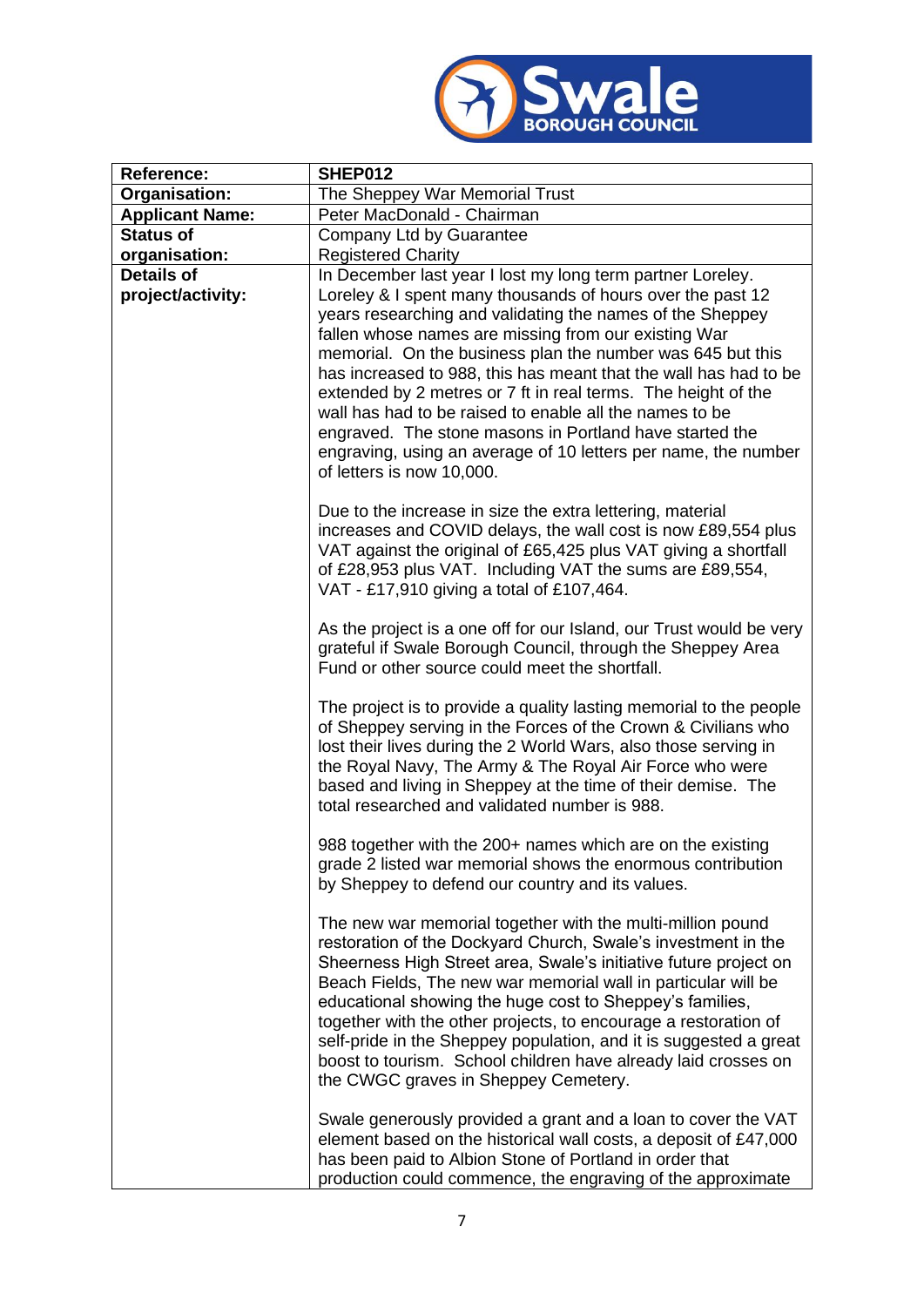

|                             | 10,000 letters has started and the wall should be erected by the<br>Portland Stone Masons early in the new year.                                                                                                                                     |
|-----------------------------|------------------------------------------------------------------------------------------------------------------------------------------------------------------------------------------------------------------------------------------------------|
|                             | Albion Stone have produced many quality war memorials<br>including the National War Memorial in Staffordshire, they also<br>produce all the stone blanks for The Commonwealth War<br>graves Commission for new graves and necessary<br>replacements. |
| <b>Supporting papers</b>    | Yes.                                                                                                                                                                                                                                                 |
| Quote provided              | Yes                                                                                                                                                                                                                                                  |
| <b>Total project</b>        | Supply - Portland stone wall & engraving - £73,679.29                                                                                                                                                                                                |
| expenditure:                | Stone Masons - delivery to Sheerness and erection on site,                                                                                                                                                                                           |
|                             | handover on completion £15,875.00                                                                                                                                                                                                                    |
|                             | $VAT - £17,910.00$                                                                                                                                                                                                                                   |
|                             | Total Project Expenditure - £107,464.29                                                                                                                                                                                                              |
| <b>Total project income</b> | The Chairman will underwrite the VAT on the shortfall -                                                                                                                                                                                              |
| (addition sources of        | £5,790.00                                                                                                                                                                                                                                            |
| income including            | Existing grants including deposit paid:                                                                                                                                                                                                              |
| cash/in kind):              | Swale BC Grant including VAT loan - £76,000.00                                                                                                                                                                                                       |
|                             | Minster Parish Council £10,000.00                                                                                                                                                                                                                    |
|                             | Total Project Income - £86,000.00                                                                                                                                                                                                                    |
| <b>Funding request:</b>     | £21,464.00                                                                                                                                                                                                                                           |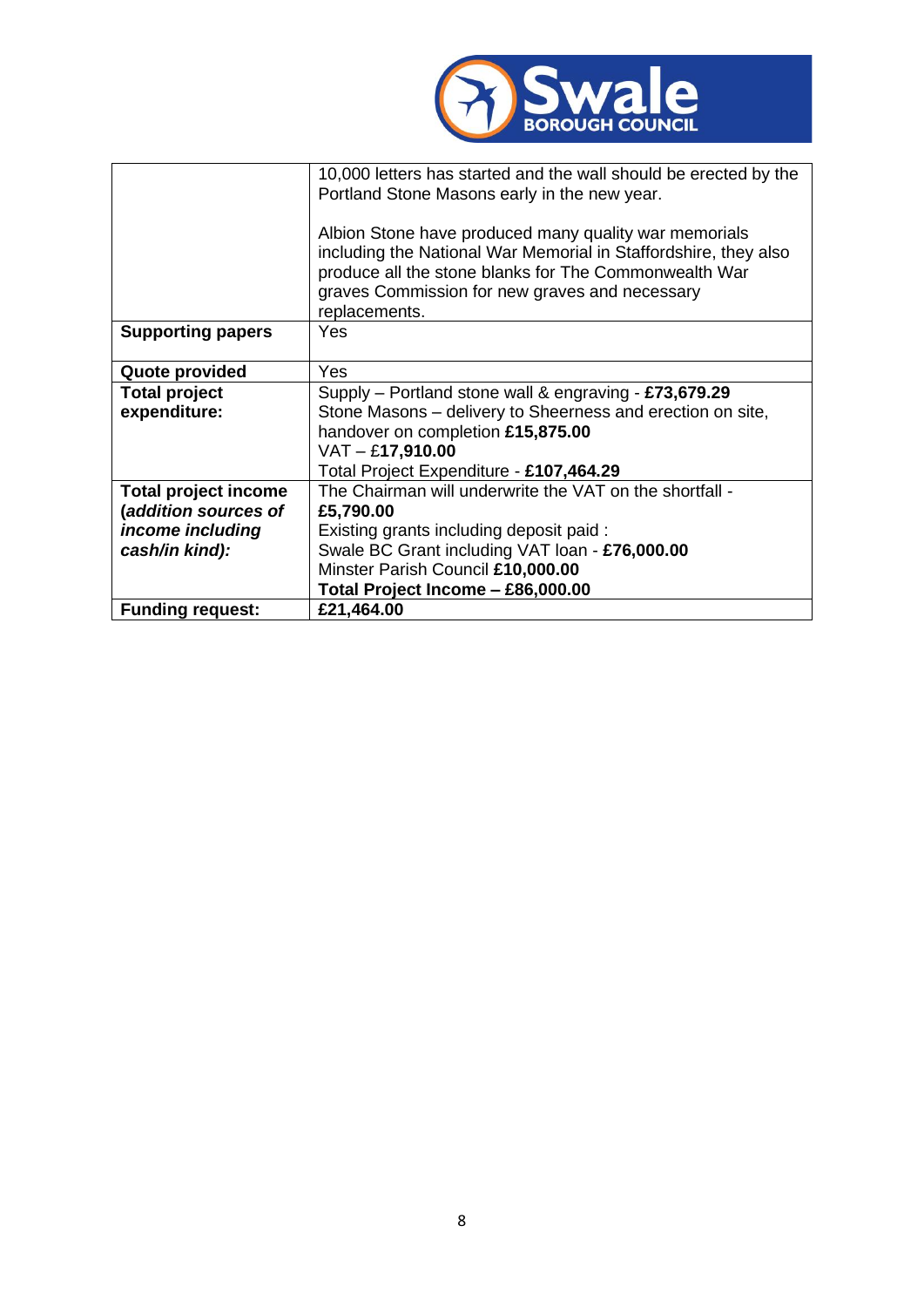

| <b>Reference:</b>           | SHEP013                                                           |
|-----------------------------|-------------------------------------------------------------------|
| Organisation:               | Member bid                                                        |
| <b>Applicant Name:</b>      | <b>Cllr Elliott Jayes</b>                                         |
|                             | Lead officer - Martyn Cassell                                     |
| <b>Status of</b>            | <b>Borough Council</b>                                            |
| organisation:               |                                                                   |
| <b>Details of</b>           | Whitehouse toilet painting - Paint over the ugly dull looking     |
| project/activity:           | toilets with something fit for a seaside village.                 |
|                             |                                                                   |
|                             | It will improve the appearance, environment and facilities of the |
|                             | area.                                                             |
|                             |                                                                   |
| <b>Supporting papers</b>    | Yes                                                               |
|                             |                                                                   |
| Quote provided              | Yes                                                               |
| <b>Total project</b>        | £2,500.00                                                         |
| expenditure:                |                                                                   |
| <b>Total project income</b> | None                                                              |
| (addition sources of        |                                                                   |
| income including            |                                                                   |
| cash/in kind):              |                                                                   |
| <b>Funding request:</b>     | £2,500.00                                                         |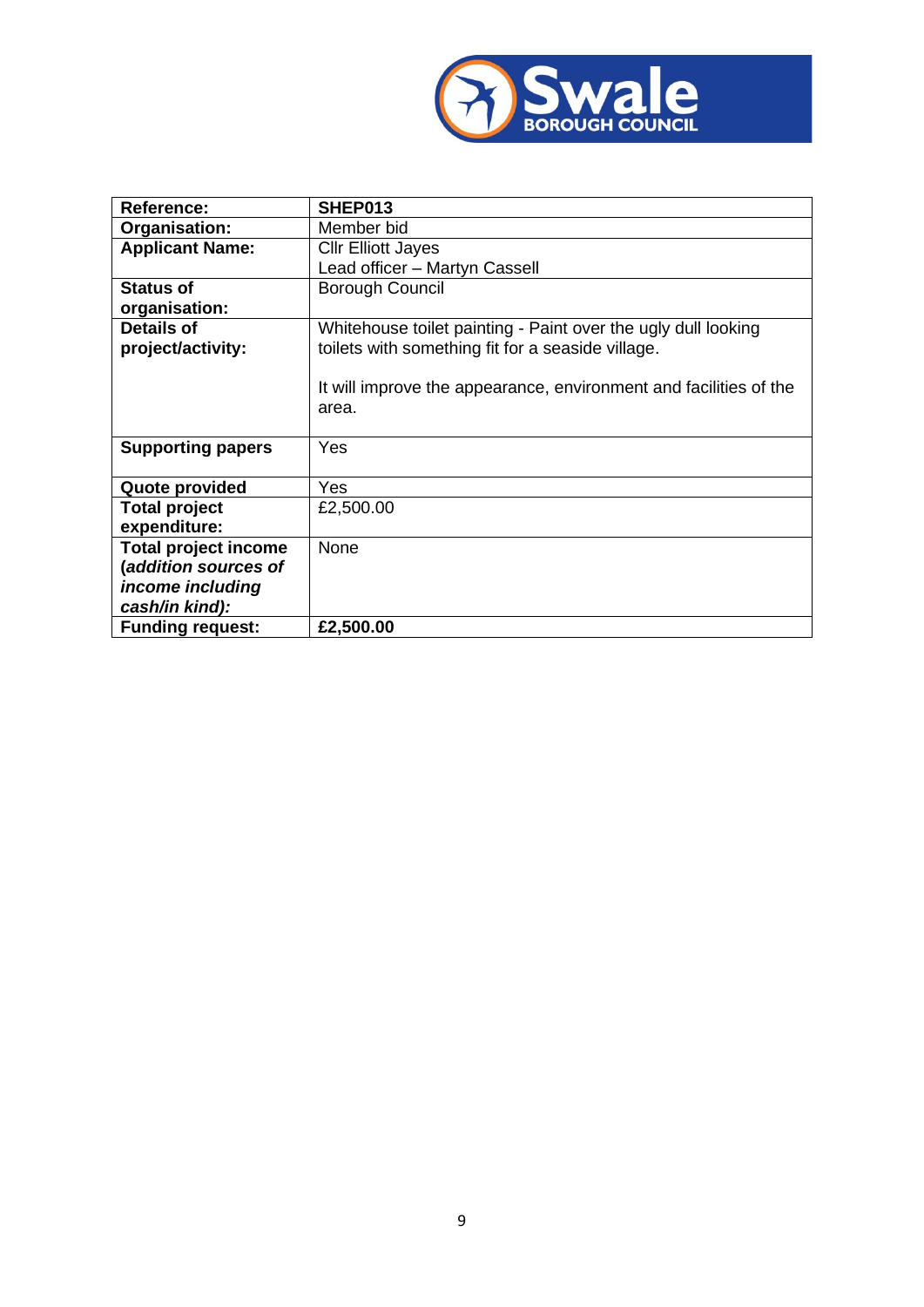

| Reference:                           | SHEP014                                                                                                                                                                                                                                                                                                                                                                                                                                                                                                                                                                                                                                                                                                                                                                                                                                                                                                                                                                                                                                                                                                                                                                                                                 |
|--------------------------------------|-------------------------------------------------------------------------------------------------------------------------------------------------------------------------------------------------------------------------------------------------------------------------------------------------------------------------------------------------------------------------------------------------------------------------------------------------------------------------------------------------------------------------------------------------------------------------------------------------------------------------------------------------------------------------------------------------------------------------------------------------------------------------------------------------------------------------------------------------------------------------------------------------------------------------------------------------------------------------------------------------------------------------------------------------------------------------------------------------------------------------------------------------------------------------------------------------------------------------|
| Organisation:                        | <b>Blue Town Remembered</b>                                                                                                                                                                                                                                                                                                                                                                                                                                                                                                                                                                                                                                                                                                                                                                                                                                                                                                                                                                                                                                                                                                                                                                                             |
| <b>Applicant Name:</b>               | Jenny Hurkett - CEO                                                                                                                                                                                                                                                                                                                                                                                                                                                                                                                                                                                                                                                                                                                                                                                                                                                                                                                                                                                                                                                                                                                                                                                                     |
| <b>Status of</b>                     | Company Ltd by Guarantee                                                                                                                                                                                                                                                                                                                                                                                                                                                                                                                                                                                                                                                                                                                                                                                                                                                                                                                                                                                                                                                                                                                                                                                                |
| organisation:                        | <b>Registered Charity</b>                                                                                                                                                                                                                                                                                                                                                                                                                                                                                                                                                                                                                                                                                                                                                                                                                                                                                                                                                                                                                                                                                                                                                                                               |
| <b>Details of</b>                    | Blue Town Remembered disabled access - To provide disabled                                                                                                                                                                                                                                                                                                                                                                                                                                                                                                                                                                                                                                                                                                                                                                                                                                                                                                                                                                                                                                                                                                                                                              |
| project/activity:                    | access to all floors of the centre.                                                                                                                                                                                                                                                                                                                                                                                                                                                                                                                                                                                                                                                                                                                                                                                                                                                                                                                                                                                                                                                                                                                                                                                     |
|                                      | During lockdowns we have improved and expanded our<br>heritage exhibition space by creating a new floor and expanding<br>our ground floor facilities so that we can cater for coach groups<br>and community activities.<br>Our aim is to promote and preserve the heritage and culture of<br>Sheppey, especially Blue Town and Sheerness Dockyard,<br>through education, entertainment and enthusiasm. Over the last<br>twelve years we have restored one of the few authentic music<br>halls in the country, amassed a collection of over 10,000<br>artefacts relating to Sheppey, set up and run a community<br>cinema and we work with all the schools on the island.<br>We have become integral part of island life that caters for the<br>whole community but we recognise that the majority of our<br>visitors are elderly and have mobility problems and they are<br>unable to access the exhibits- we have three staircases to these<br>exhibits with hand rails but for many this is still too difficult.<br>We host a monthly dementia club which is attended by most of<br>the care homes – this started with them coming to watch a film<br>and have a fish n chip supper – now they are also interested in |
|                                      | the heritage displays and we have regular nostalgia sessions<br>based around the exhibits, which many are unable to visit.<br>Coach groups love visiting us, and this is our main source of<br>income they come for the shows and tours of Sheppey and they<br>are very keen to expand their visits to learn more about our<br>heritage. They have mentioned many times that if we were able<br>to improve the access to the top floors that they would be able<br>to bring more groups here for day trips. We already bring in<br>thousands of visitors a year and this would increase and allow<br>us to take on more staff.<br>This would meet the needs of the area committee to improve                                                                                                                                                                                                                                                                                                                                                                                                                                                                                                                            |
| <b>Supporting papers</b>             | facilities for the area.<br><b>No</b>                                                                                                                                                                                                                                                                                                                                                                                                                                                                                                                                                                                                                                                                                                                                                                                                                                                                                                                                                                                                                                                                                                                                                                                   |
|                                      |                                                                                                                                                                                                                                                                                                                                                                                                                                                                                                                                                                                                                                                                                                                                                                                                                                                                                                                                                                                                                                                                                                                                                                                                                         |
| Quote provided                       | <b>No</b>                                                                                                                                                                                                                                                                                                                                                                                                                                                                                                                                                                                                                                                                                                                                                                                                                                                                                                                                                                                                                                                                                                                                                                                                               |
| <b>Total project</b><br>expenditure: | Lift - £25,000.00<br>Lift shaft $-$ materials - £10,000.00<br>Lift shaft $-$ labour - £5,000.00<br>VAT - £7,000.00<br>Total project expenditure - £47,000.00                                                                                                                                                                                                                                                                                                                                                                                                                                                                                                                                                                                                                                                                                                                                                                                                                                                                                                                                                                                                                                                            |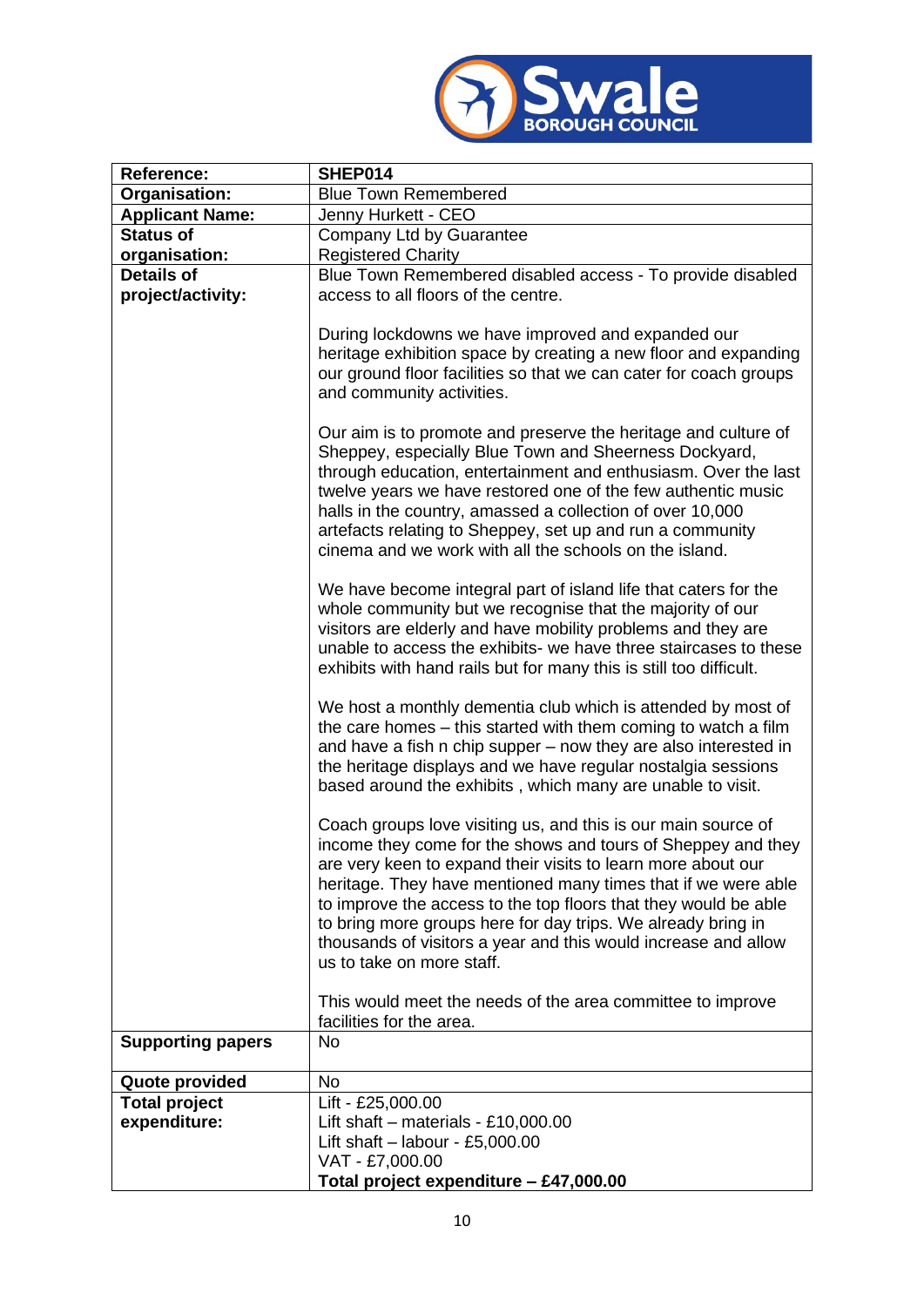

| <b>Total project income</b> | Garfield Weston - towards lift - £25,000.00             |
|-----------------------------|---------------------------------------------------------|
| (addition sources of        | Minster Parish Council - towards lift shaft - £5,500.00 |
| income including            | SBC Members Grants - towards lift shaft - £2,250.00     |
| cash/in kind):              | Private donations - towards lift shaft - £7,250.00      |
|                             | Labour provided by Morgan Builders in kind - £5,000.00  |
|                             | Total Project Income - £45,000.00                       |
| <b>Funding request:</b>     | £2,000.00                                               |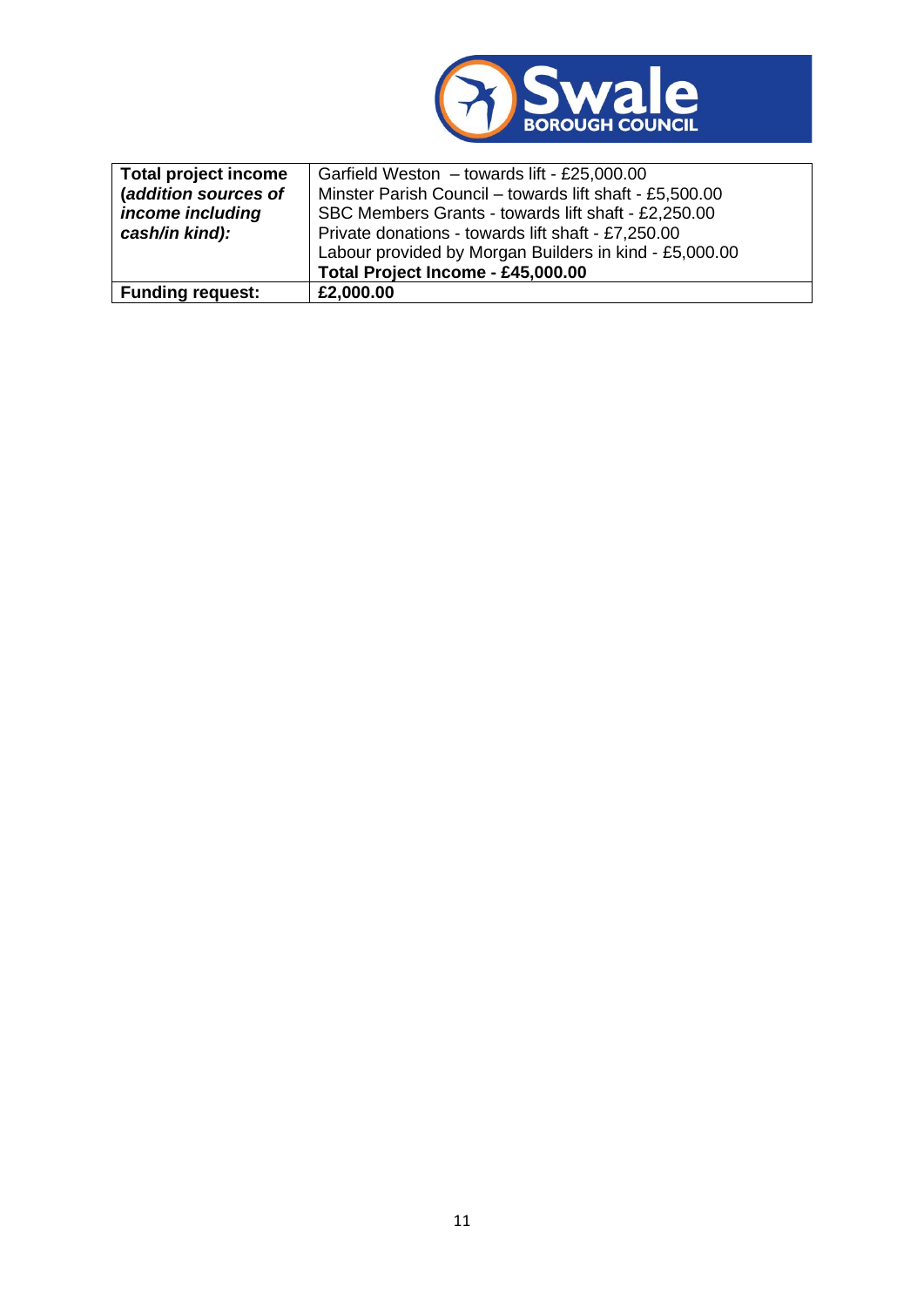

| <b>Reference:</b>                      | SHEP015                                                                                                                                                                                                                                                                                                                                                                                                                                                                                                                                                                                                                                                        |
|----------------------------------------|----------------------------------------------------------------------------------------------------------------------------------------------------------------------------------------------------------------------------------------------------------------------------------------------------------------------------------------------------------------------------------------------------------------------------------------------------------------------------------------------------------------------------------------------------------------------------------------------------------------------------------------------------------------|
| Organisation:                          | <b>Teddy Bear Day Care Sheppey</b>                                                                                                                                                                                                                                                                                                                                                                                                                                                                                                                                                                                                                             |
| <b>Applicant Name:</b>                 | Ashley Shiel - Manager                                                                                                                                                                                                                                                                                                                                                                                                                                                                                                                                                                                                                                         |
| <b>Status of</b>                       | Company Ltd by Guarantee                                                                                                                                                                                                                                                                                                                                                                                                                                                                                                                                                                                                                                       |
| organisation:                          |                                                                                                                                                                                                                                                                                                                                                                                                                                                                                                                                                                                                                                                                |
| <b>Details of</b><br>project/activity: | We have been looking at working towards being carbon neutral<br>by 2030. Part of this work has included an energy survey. This<br>noted the heat loss through the old suspended ceiling. The old<br>ceiling has no insulation and old fluorescent tubes. This lets out<br>a lot of the heat from the hall meaning we burn more gas than<br>we need to. The new ceiling will be dropped so it isn't so high, It<br>will be insulated with 100mm insulation to be laid above entire<br>new ceiling. A new lighting system will be LED. This will reduce<br>our carbon footprint by 65% and more us to being more<br>environmentally friendly and carbon neutral. |
| <b>Supporting papers</b>               | <b>No</b>                                                                                                                                                                                                                                                                                                                                                                                                                                                                                                                                                                                                                                                      |
| Quote provided                         | Yes                                                                                                                                                                                                                                                                                                                                                                                                                                                                                                                                                                                                                                                            |
| <b>Total project</b>                   | New ceiling $- 12,798.00$                                                                                                                                                                                                                                                                                                                                                                                                                                                                                                                                                                                                                                      |
| expenditure:                           |                                                                                                                                                                                                                                                                                                                                                                                                                                                                                                                                                                                                                                                                |
| <b>Total project income</b>            | Clean Growth Grant 2021/2022 - £10,000.00                                                                                                                                                                                                                                                                                                                                                                                                                                                                                                                                                                                                                      |
| (addition sources of                   |                                                                                                                                                                                                                                                                                                                                                                                                                                                                                                                                                                                                                                                                |
| income including                       | Total Project Income - £10,000.00                                                                                                                                                                                                                                                                                                                                                                                                                                                                                                                                                                                                                              |
| cash/in kind):                         |                                                                                                                                                                                                                                                                                                                                                                                                                                                                                                                                                                                                                                                                |
| <b>Funding request:</b>                | £2,798.00                                                                                                                                                                                                                                                                                                                                                                                                                                                                                                                                                                                                                                                      |